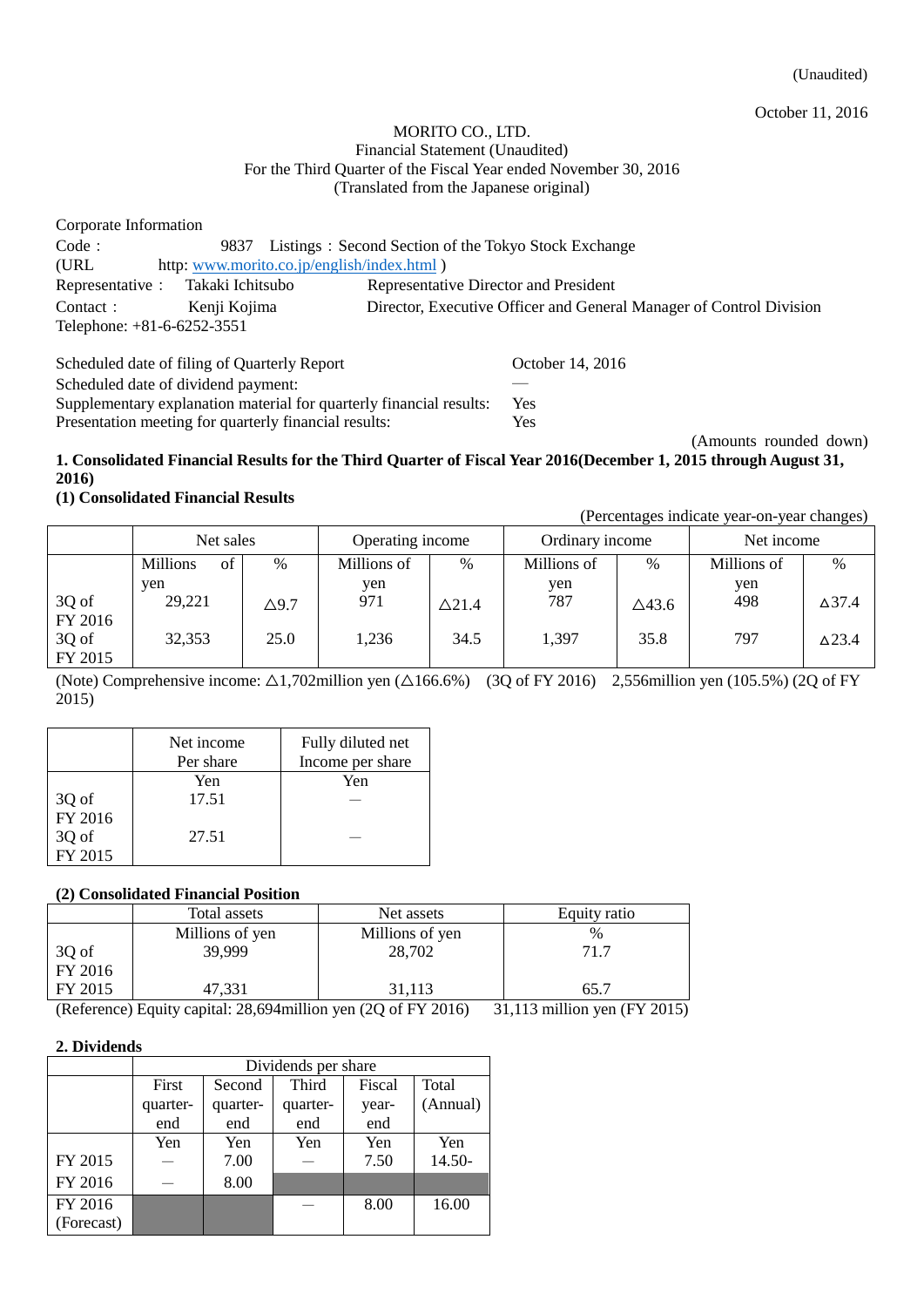#### (Note) Revision of consolidated earnings forecast to the latest announcement: None **3. Consolidated Forecast for FY 2016 (December 1, 2015 through November 30, 2016)**

| (Percentages represent changes from corresponding period of previous year) |                                                         |                |                 |                |                 |                  |
|----------------------------------------------------------------------------|---------------------------------------------------------|----------------|-----------------|----------------|-----------------|------------------|
|                                                                            | <b>Net Sales</b><br>Ordinary profit<br>Operating income |                |                 |                |                 |                  |
|                                                                            | Millions of yen                                         | %              | Millions of yen | $\%$           | Millions of yen | $\%$             |
| Full year                                                                  | 41,000                                                  | $\searrow$ 5.3 | 600             | $\Diamond 7.0$ | .400            | $\triangle$ 25.2 |
|                                                                            |                                                         |                |                 |                |                 |                  |

|           |                 | Net income | Net income per share |
|-----------|-----------------|------------|----------------------|
|           | Millions of yen | $\%$       | Yen                  |
| Full year | ,000            | 30.2       |                      |

(Note) Revision of consolidated earnings forecast to the latest announcement: None

\*Notes

(1) Changes of important subsidiaries during the period (changes of specific subsidiaries in accordance with changes in the scope of consolidation): None

Newly included: None

Extended company: None

(2) Adoption of special accounting treatment for preparing quarterly consolidated financial statements: None

(3) Changes in accounting policies and changes or restatement of accounting estimates

| (i)   |                                                | Changes in accounting policies caused by revision of accounting standards: | Yes  |
|-------|------------------------------------------------|----------------------------------------------------------------------------|------|
| (ii)  | Changes in accounting policies other than (i): |                                                                            | None |
| (iii) | Changes in accounting estimates:               |                                                                            | None |
| (iv)  | Restatements:                                  |                                                                            | None |

(Note) For details, please refer to 'Matters Concerning Summary Information (Note) (3) Changes in accounting policy, Changes in accounting estimates and Revision restated' on page 3 of the Attachment.

(4) Number of outstanding shares (common shares)

- (i) Number of outstanding shares, including treasury shares at end of period: 30,800,000 shares (as of August 31, 2016) 30,800,000 shares (as of November 30, 2015)
- (ii) Number of shares of treasury stock at end of period: 2,349,000 shares (as of August 31, 2015) 2,023,820 shares (as of November 30, 2015) (iii) Average outstanding number of shares during the period:

288,497,136 shares (the Third quarter of FY 2016) 288,973,484 shares (the Third quarter of FY 2015)

\*Status of execution of the quarterly review of financial statement

At the time of publication of this quarterly financial results release, the review procedures for the quarterly financial statements based on the Financial Instruments and Exchange Law were completed.

\*Disclosure and other special notes regarding performance forecasts

The forecast above is based on information available to management as of the date on which these performance-related figures were disclosed, and various factors may cause actual results to differ from these forecasts. For issues to keep in mind when using the forecasts and criteria conditioned upon the forecasts, please refer to["1Qualitative Information for](#page-3-0)  [the Period under Review\(1\) Business Performance"](#page-3-0) on page 4

We have also introduced "Stock Granting Trust (J-ESOP)"and "Board Incentive Plan(BIP)". Consequently, the shares held by Trust and Custody Service Bank, ltd. and The Master Trust Bank of Japan, ltd. are included in the treasury shares.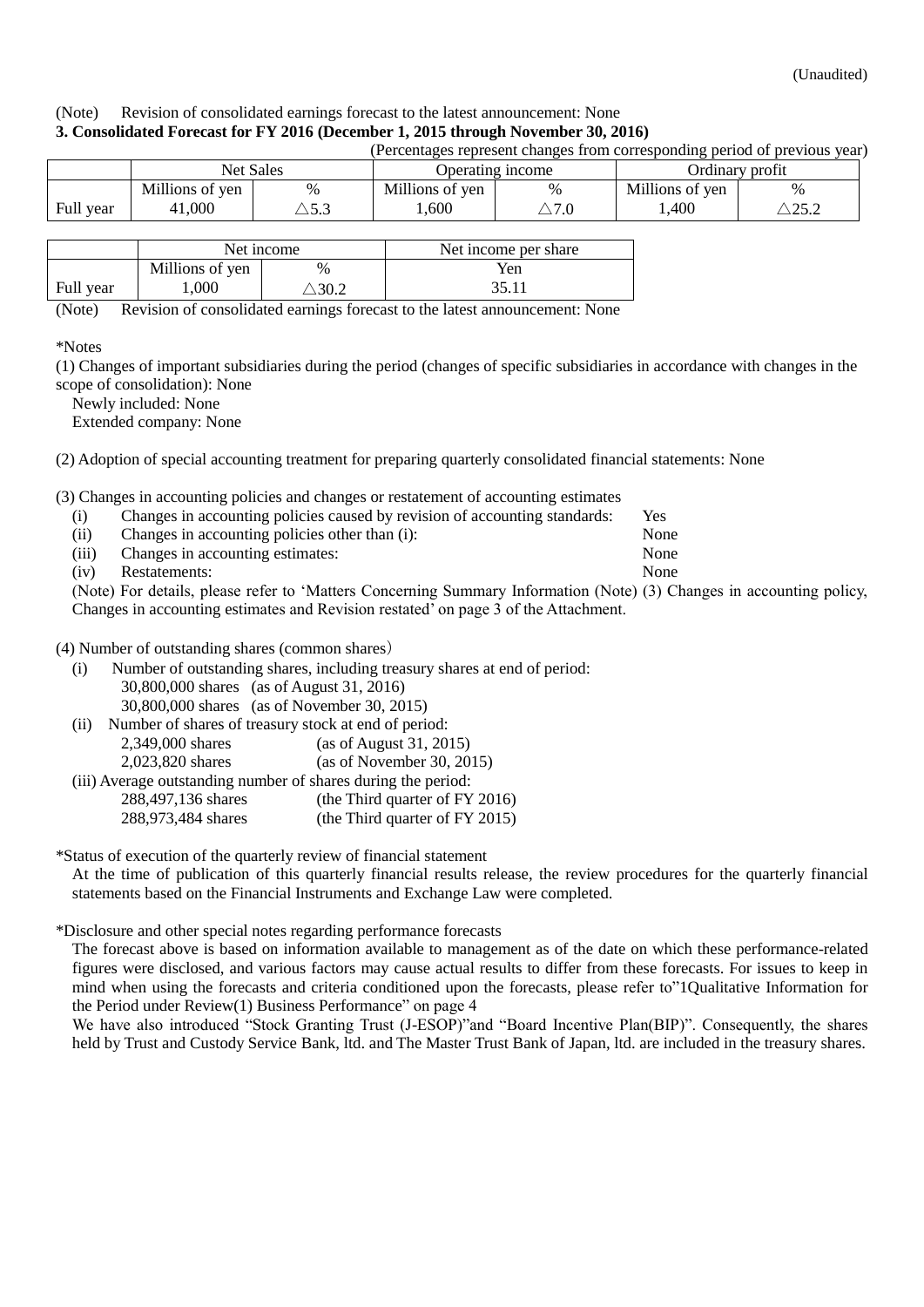# Index

| 1.          |                                                                                                                 |  |
|-------------|-----------------------------------------------------------------------------------------------------------------|--|
|             |                                                                                                                 |  |
|             |                                                                                                                 |  |
| $2_{\cdot}$ |                                                                                                                 |  |
|             |                                                                                                                 |  |
|             | (2) Adoption of Special Accounting Treatment for Preparing Quarterly Consolidated Financial Statement5          |  |
|             |                                                                                                                 |  |
| <u>3.</u>   |                                                                                                                 |  |
|             |                                                                                                                 |  |
|             | <b>Ouarterly Consolidated Statements of Income and Consolidated Statements of Comprehensive Income 8</b><br>(2) |  |
|             |                                                                                                                 |  |
|             | (3)                                                                                                             |  |
|             |                                                                                                                 |  |
|             |                                                                                                                 |  |
|             |                                                                                                                 |  |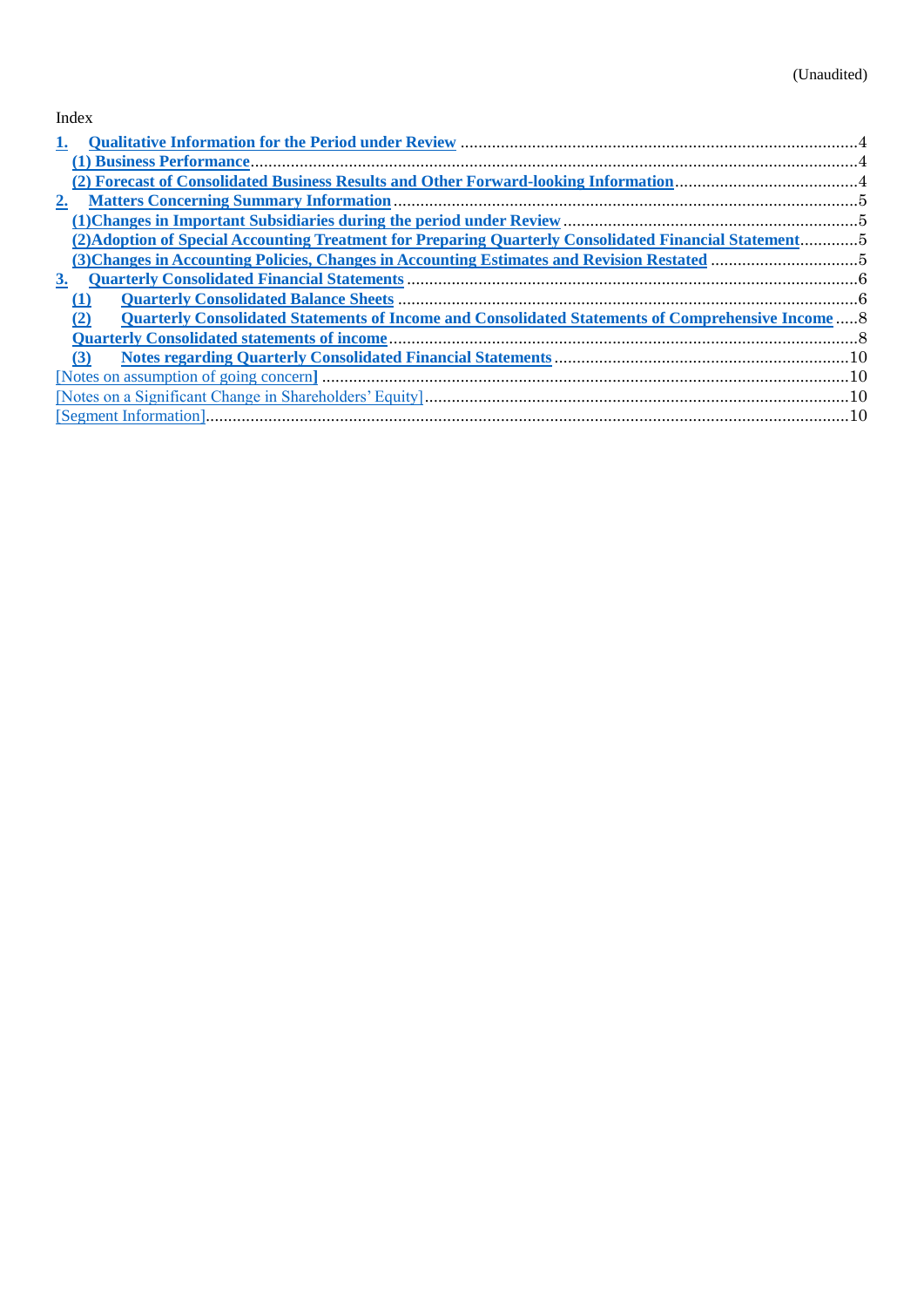#### <span id="page-3-0"></span>**1. Qualitative Information for the Period under Review**

#### <span id="page-3-1"></span>**(1) Business Performance**

In the Third quarterly (From December 1, 2015 to August 31, 2016) of the fiscal year ended November 30, 2016, the Japanese economy has shown signs of modest recovery by economy policy of government and monetary easing of bank of Japan. However, the uncertain economy situation maintains because of export and capital investments are still weak due to yen appreciation.

In the global economy, the developed countries especially U.S. are leading slow recovery, but it is still uncertain because emerging countries especially China are showing slowdown, and EU economy is also uncertain due to Brexit.

In such a situation, our group is moving forward a growth strategy by the development of high valued Japan made items, expansion of a global sales channel under 7<sup>th</sup> mid-term management plan, and will promote the realization of value creation which the era seeks, expand our business in not only existing market such ASEAN, china, western, but also in untapped market to contribute our business.

As a result, in the current quarterly performance reach net sales ¥29,221million (decreased by 9.7% from a year earlier), operating income ¥971 million (decreased by 21.4% from a year earlier), ordinary income ¥787 million (decreased by 43.6% from a year earlier), net income ¥498 million (decreased by 37.4% from a year earlier).

The exchange rate used for the consolidated financial statement of the current quarter end as below:

¥102.96 to the U.S. dollar, ¥114.36 to the euro, ¥15.46 to the Chinese yuan, ¥13.27 to the Hong Kong dollar, ¥3.19 to the Taiwan dollar, ¥0.0046 to the Vietnamese dong, ¥2.93 to the Thai baht.

The exchange rate used for the consolidated financial statement of the year earlier quarter end as below:

¥122.48 to the U.S. dollar, ¥137.20 to the euro, ¥19.74 to the Chinese yuan, ¥15.80 to the Hong Kong dollar, ¥3.97 to the Taiwan dollar, ¥0.0056 to the Vietnamese dong, ¥3.64 to the Thai baht.

Segment information as below

#### [Japan]

As for the apparel division, sales of the accessories for domestic mass retailer and sports apparel manufacturer in Japan are increased.

In the consumer product division, sales of accessories for camera, health-related items, magi tape®, automobiles, and insole are decreased.

As a result, net sales were ¥20,344 million (decreased by 2.2% from a year earlier).

#### [Asia]

As for the apparel division, sales of the accessories for EU and U.S. infant's wear in H.K., for Japanese apparel manufacture in Shanghai, China are decreased.

In the consumer product division, sales of the automobile interior component for Japanese auto makers in Thailand is increased, but sales of accessories for camera in Thailand, sales of the automobile interior component for Japanese auto makers in Shanghai is decreased.

As a result, net sales were ¥4,769 million (increased by 24.6% from a year earlier).

[Europe and the U.S.]

As for the apparel division, sales of the accessories for working wear in EU is increased, but sales of accessories for U.S. domestic apparel market.

In the consumer product division, sales of automobile interior article for Japanese automobile manufacture in EU. Sales of accessories for camera in EU is decreased, neither.

As a result, net sales were ¥4,107 million (decreased by 21.5% from a year earlier).

#### <span id="page-3-2"></span>**(2) Forecast of Consolidated Business Results and Other Forward-looking Information**

Currently, there has been no change in the consolidated forecast of FY2016.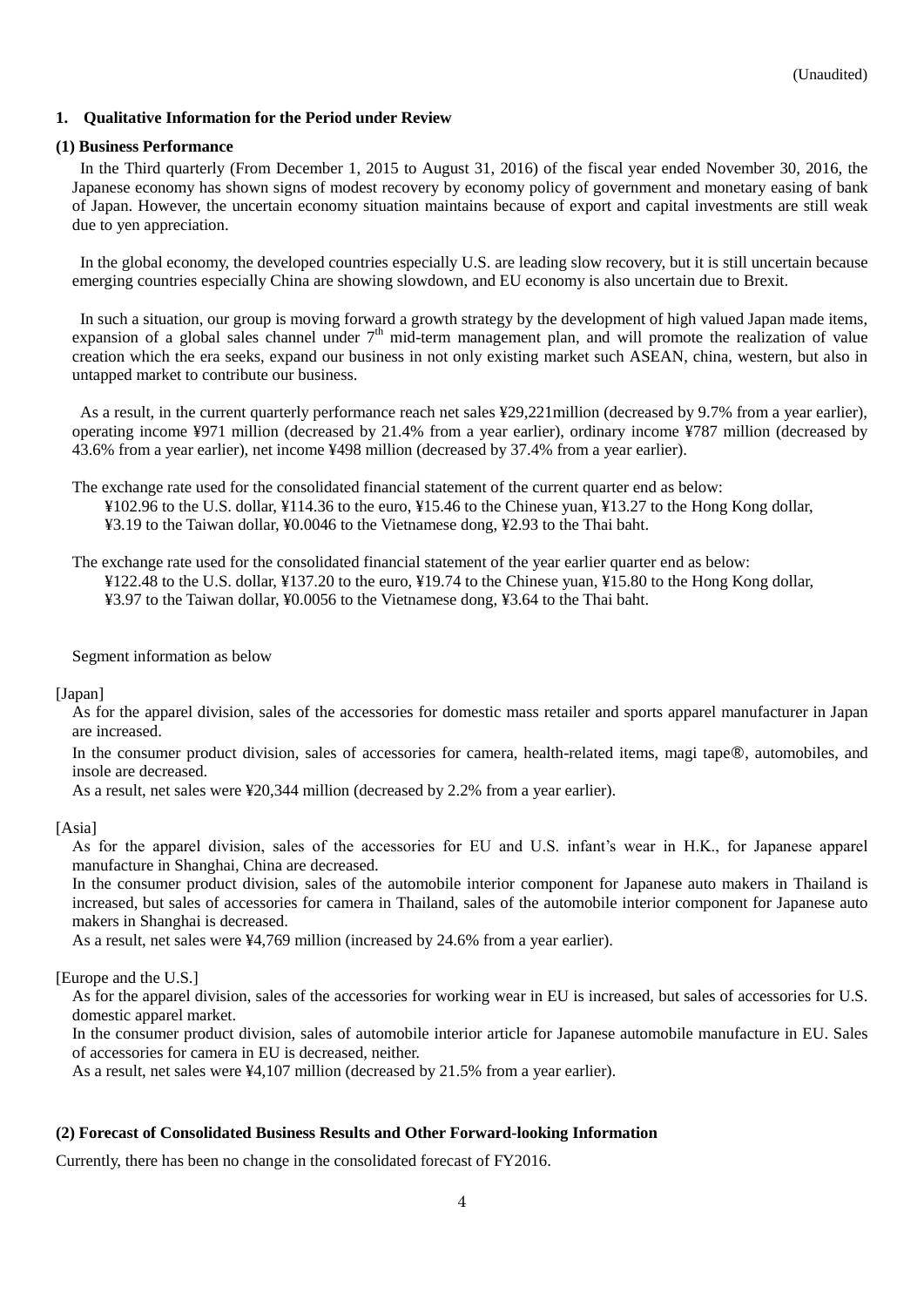### <span id="page-4-0"></span>**2. Matters Concerning Summary Information**

#### <span id="page-4-1"></span>**(1)Changes in Important Subsidiaries during the period under Review**

Not applicable

#### <span id="page-4-2"></span>**(2)Adoption of Special Accounting Treatment for Preparing Quarterly Consolidated Financial Statement** Not applicable.

#### <span id="page-4-3"></span>**(3)Changes in Accounting Policies, Changes in Accounting Estimates and Revision Restated**

Changes in Accounting Policies

Standards such as the Accounting Standard for Business Combinations (ASBJ Statement No.21 of September 13, 2013), the Accounting Standard for Consolidated Financial Statements (ASBJ Statement No. 22 of September 13, 2013), and the Accounting Standard for Business Divestitures (ASBJ Statement No.7 of September 13, 2013) have been applied from the first quarter of the fiscal year under review. The purpose for applying these standards was to change the method for recording the difference from changes in the Company's equity in its subsidiaries that remain controlled by the Company as capital surplus and as an expense in the consolidated fiscal year in which expenses related to acquisition are incurred. For business combinations implemented after the beginning of the first quarter of the fiscal year under review, the method will be changed to one that reflects the revision of distributed amounts of acquisition costs by determining provisional accounting treatment in the quarterly consolidated financial statements for the quarterly consolidated accounting period to which the date of business combination belongs. In addition, the Company has changed the presentation of quarterly net profit and other items and the presentation of minority interests to non-controlling interests. To reflect this change, the quarterly consolidated financial statements and consolidated financial statements for the August 31, 2015 and fiscal year ended November 30, 2015 have been replaced.

The application of the Accounting Standard for Business Combinations and the other standards follows the transitional treatment specified in Article 58-2 (4) of the Accounting Standard for Business Combinations, Article 44-5 (4) of the Accounting Standard for Consolidated Financial Statement, and Article 57-4 (4) of the Accounting Standard for Business Divestiture. The application of these standards has been under way since the beginning of the first quarter of the fiscal year under review, and will continue to be applied going forward.

(Application of the Practical Solution on a Change in Depreciation Method due to Tax Reform 2016)

Pursuant to an amendment in the Corporation Tax Act, the Company has applied the Practical Solution on a Change in Depreciation Method due to Tax Reform 2016 (Practical Issue Task Force (PITF) No.32 issued on June 17, 2016) from the third quarter of the current fiscal year. Accordingly, the Company changed the depreciation method for facilities attached to buildings and structures acquired on and after April 1, 2016 from the declining-balance method to the straight-line method. The effect of this change in accounting policies to the quarterly consolidated financial statements for the first quarter under review is immaterial.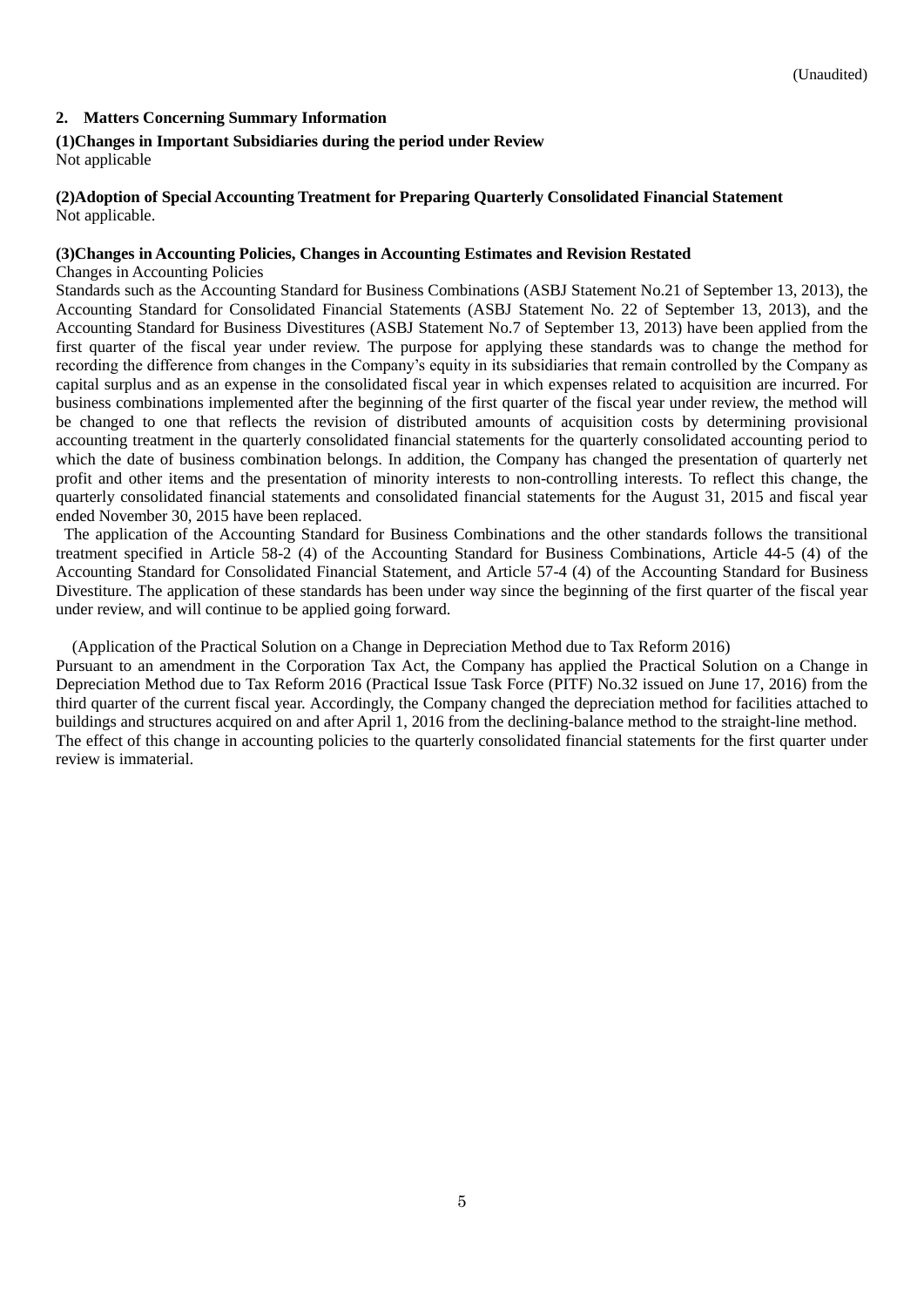# <span id="page-5-0"></span>**3. Quarterly Consolidated Financial Statements**

# <span id="page-5-1"></span>**(1) Quarterly Consolidated Balance Sheets**

|                                           | FY 2015                   | FY 2016                 |
|-------------------------------------------|---------------------------|-------------------------|
|                                           | (As of November 30, 2015) | (As of August 31, 2016) |
| <b>Assets</b>                             | Thousands of yen          | Thousands of yen        |
| <b>Current assets</b>                     |                           |                         |
| Cash equivalents                          | 10,010,892                | 8,802,864               |
| Notes and accounts receivable             | 10,755,928                | 9,782,856               |
| Inventory                                 | 4,403,602                 | 4,476,095               |
| Other current assets                      | 1,035,105                 | 772,769                 |
| Allowance for doubtful accounts           | △38,959                   | $\Delta 35,470$         |
| <b>Total current assets</b>               | 26,166,569                | 23,799,116              |
| <b>Fixed assets</b>                       |                           |                         |
| <b>Tangible fixed assets</b>              |                           |                         |
|                                           |                           |                         |
| Land                                      | 5,926,237                 | 3,368,784               |
| Other tangible fixed assets               | 4,077,419                 | 3,139,782               |
| <b>Total tangible fixed assets</b>        | 10,003,656                | 6,508,566               |
| <b>Intangible fixed assets</b>            |                           |                         |
| Goodwill                                  | 3,687,790                 | 3,097,960               |
| Other Intangible fixed assets             | 1,549,867                 | 1,288,078               |
| <b>Total intangible fixed assets</b>      | 5,237,657                 | 4,386,039               |
| <b>Investments and other fixed assets</b> |                           |                         |
| Investment securities                     | 4,634,984                 | 3,947,052               |
| Net defined benefit asset                 | 400,076                   | 399,946                 |
| Other fixed assets                        | 968,566                   | 1,015,761               |
| Allowance for doubtful account            | $\Delta 80,393$           | $\Delta$ 75,819         |
| Total investments and other fixed assets  | 5,923,234                 | 5,286940                |
| <b>Total fixed assets</b>                 | 21,164,548                | 16,181,546              |
| <b>Deferred assets</b>                    |                           | 19,255                  |
| <b>Total assets</b>                       | 47,331,118                | 39,999,919              |
| <b>Liabilities</b>                        |                           |                         |
| <b>Current liabilities</b>                |                           |                         |
| Notes and accounts payable                | 4,502,734                 | 4,208,104               |
| Short-term loans payable                  | 4,960,000                 | 260,000                 |
| Current portion of bond                   |                           | 400,000                 |
| Current portion of long-term debt         | 375,396                   | 375,396                 |
| Income taxes payable                      | 616,237                   | 158,060                 |
| Allowance for bonuses                     | 164,592                   | 247,038                 |
| Aloowance for director's bonuses          | 72,511                    | 80,7033                 |
| Other current liabilities                 | 1,607,517                 | 959,682                 |
| <b>Total current liabilities</b>          | 12,298,989                | 6,688,983               |
| <b>Fixed liabilities</b>                  |                           |                         |
| <b>Bond</b>                               |                           | 1,600,000               |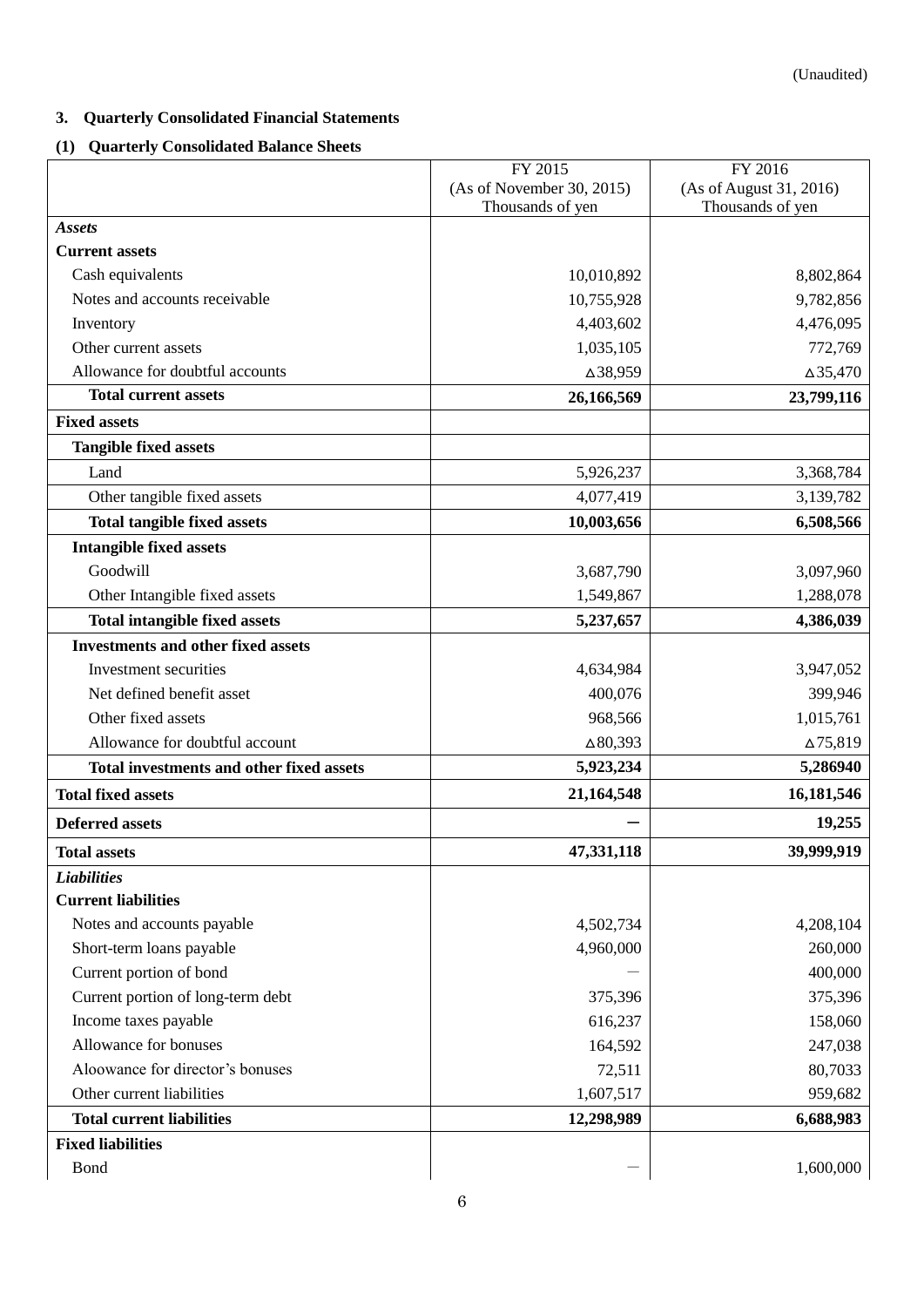(Unaudited)

| Long-term debt                                        | 536,477          | 254,930            |
|-------------------------------------------------------|------------------|--------------------|
| Allowance for employee's retirement stock benefit     | 9,804            | 17,396             |
| Allowance for director's retirement benefit           | 54,758           | 58,883             |
| Allowance for director's retirement stock benefit     | 20,640           | 31,123             |
| Allowance for environmental measures                  | 23,813           | 18,463             |
| Net defined benefit liability                         | 829,319          | 845,629            |
| Other fixed liabilities                               | 2,443,694        | 1,781,685          |
| <b>Total fixed liabilities</b>                        | 3,918,507        | 4,608,111          |
| <b>Total liabilities</b>                              | 16,217,496       | 11,297,095         |
| <b>Net Assets</b>                                     |                  |                    |
| <b>Shareholders' equity</b>                           |                  |                    |
| Capital                                               | 3,532,492        | 3,532,492          |
| Capital surplus                                       | 3,498,724        | 3,498,724          |
| Retained earnings                                     | 22,436,316       | 23,246,303         |
| Treasury stock                                        | △956,696         | $\Delta$ 1,230,960 |
| <b>Total shareholders' equity</b>                     | 28,510,835       | 29,046,559         |
| Other comprehensive income                            |                  |                    |
| Valuation difference on available-for-sale securities | 1,625,548        | 1,158,112          |
| Deferred gains or losses on hedges                    | $\Delta 1,069$   | $\Delta$ 4,959     |
| Revaluation reserve for land                          | $\Delta$ 514,664 | $\Delta$ 1,248,176 |
| Foreign currency translation adjustment               | 1,403,231        | △323,046           |
| Remeasurements of defined benefit plans               | 89,739           | 65,717             |
| Total other comprehensive income                      | 2,602,789        | $\Delta$ 352,353   |
| Stock acquisition right                               |                  | 8,618              |
| Non-controlling interests                             |                  |                    |
| <b>Total net assets</b>                               | 31,113,622       | 28,702,824         |
| <b>Total liabilities and net assets</b>               | 47,331,118       | 39,999,919         |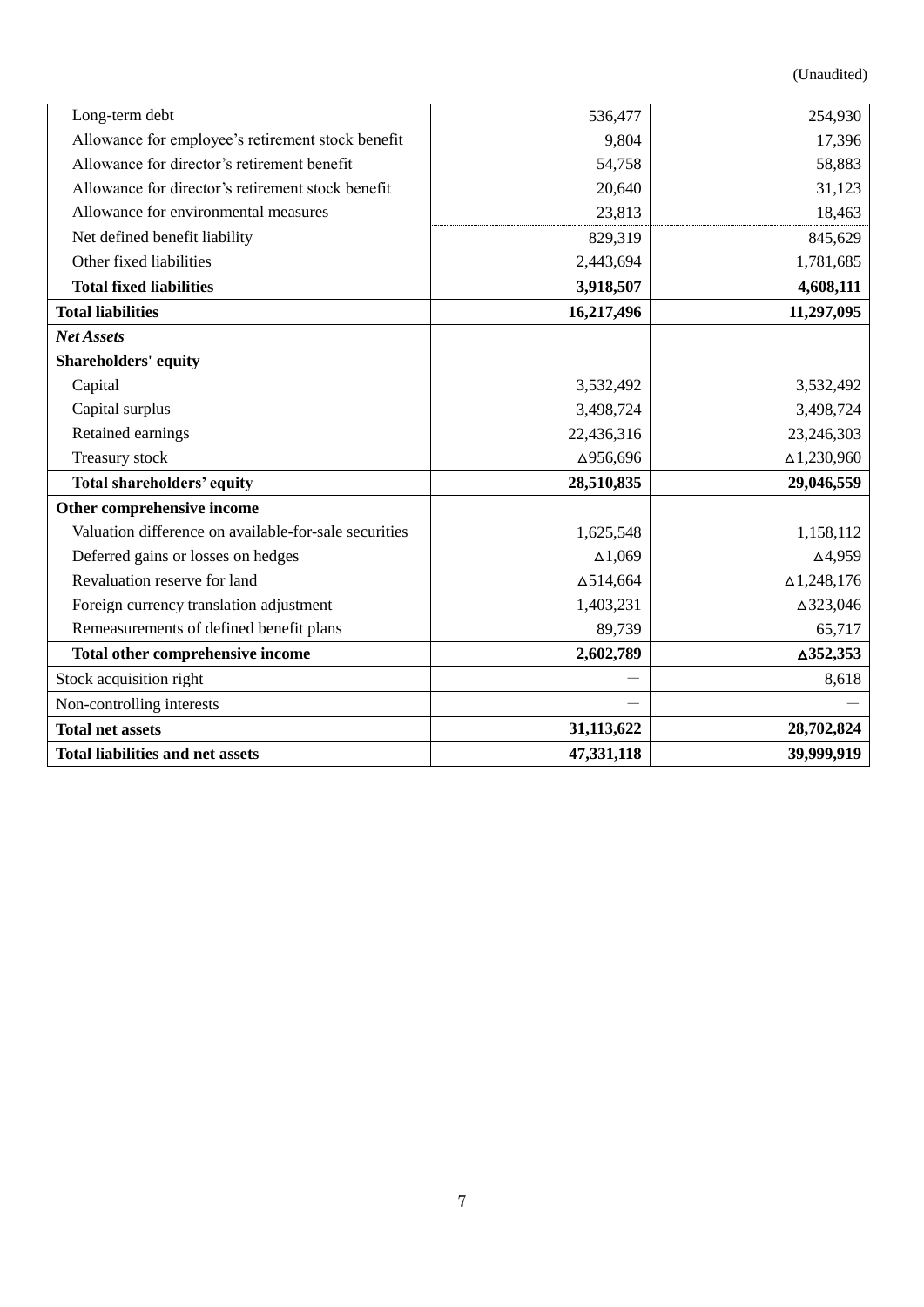# <span id="page-7-0"></span>**(2) Quarterly Consolidated Statements of Income and Consolidated Statements of Comprehensive Income**

# <span id="page-7-1"></span>**Quarterly Consolidated statements of income**

**The Third Quarter accounting period**

|                                                   | FY 2015                              | FY 2016                              |  |
|---------------------------------------------------|--------------------------------------|--------------------------------------|--|
|                                                   | (December 1, 2014 through            | (December 1, 2015 through            |  |
|                                                   | August 31, 2015)<br>Thousands of yen | August 31, 2016)<br>Thousands of yen |  |
| <b>Net sales</b>                                  | 32,353,384                           | 29,221,515                           |  |
| Cost of sales                                     | 24,068,955                           | 21,553,440                           |  |
| <b>Gross profit</b>                               | 8,284,429                            | 7,668,075                            |  |
| Total selling, general and administrative expense | 7,047,637                            | 6,696,191                            |  |
| <b>Operating Income</b>                           | 1,236,792                            | 971,883                              |  |
| Non-operating income                              |                                      |                                      |  |
| Interest received                                 | 19,978                               | 17,800                               |  |
| Dividends received                                | 66,047                               | 57,879                               |  |
| Rent on real estate                               | 57,529                               | 58,381                               |  |
| Foreign exchange gains                            | 59,778                               |                                      |  |
| Equity in earnings of affiliates                  | 24,372                               | 43,519                               |  |
| Other non-operating income                        | 80,238                               | 30,534                               |  |
| <b>Total non-operating income</b>                 | 307,944                              | 208,115                              |  |
| <b>Non-operating expenses</b>                     |                                      |                                      |  |
| Interest paid                                     | 17,000                               | 12,598                               |  |
| Cash discount on sales                            | 68,354                               | 65,177                               |  |
| <b>Exchange Loss</b>                              |                                      | 235,507                              |  |
| Others non-operating expense                      | 61,978                               | 79,180                               |  |
| <b>Total non-operating expense</b>                | 147,334                              | 392,463                              |  |
| <b>Ordinary Income</b>                            | 1,397,402                            | 787,535                              |  |
| <b>Extra ordinary income</b>                      |                                      |                                      |  |
| Gains on sales of fixed assets                    | 236,762                              | 7,365                                |  |
| Gains on sales of securities                      | 76,953                               | 24,254                               |  |
| Gains on liquidation of affiliates                |                                      | 15,903                               |  |
| Total extra ordinary income                       | 313,716                              | 47,523                               |  |
| <b>Extra ordinary loss</b>                        |                                      |                                      |  |
| Loss on disposal of fixed assets                  | 3,034                                | 11,644                               |  |
| Loss on sales of fixed assets                     | 9,411                                | 2,025                                |  |
| Loss on liquidation affiliates                    | 322,950                              |                                      |  |
| <b>Total extra ordinary loss</b>                  | 335,396                              | 13,669                               |  |
| Net income before taxes and other adjustment      | 1,375,722                            | 821,389                              |  |
| Corporate, inhabitant and business taxes          | 570,183                              | 514,119                              |  |
| Adjustments to corporate and other taxes          | 8,339                                | $\Delta$ 191,611                     |  |
| <b>Total income taxes</b>                         | 578,522                              | 322,507                              |  |
| Net income                                        | 797,199                              | 498,881                              |  |
| Other comprehensive income                        |                                      |                                      |  |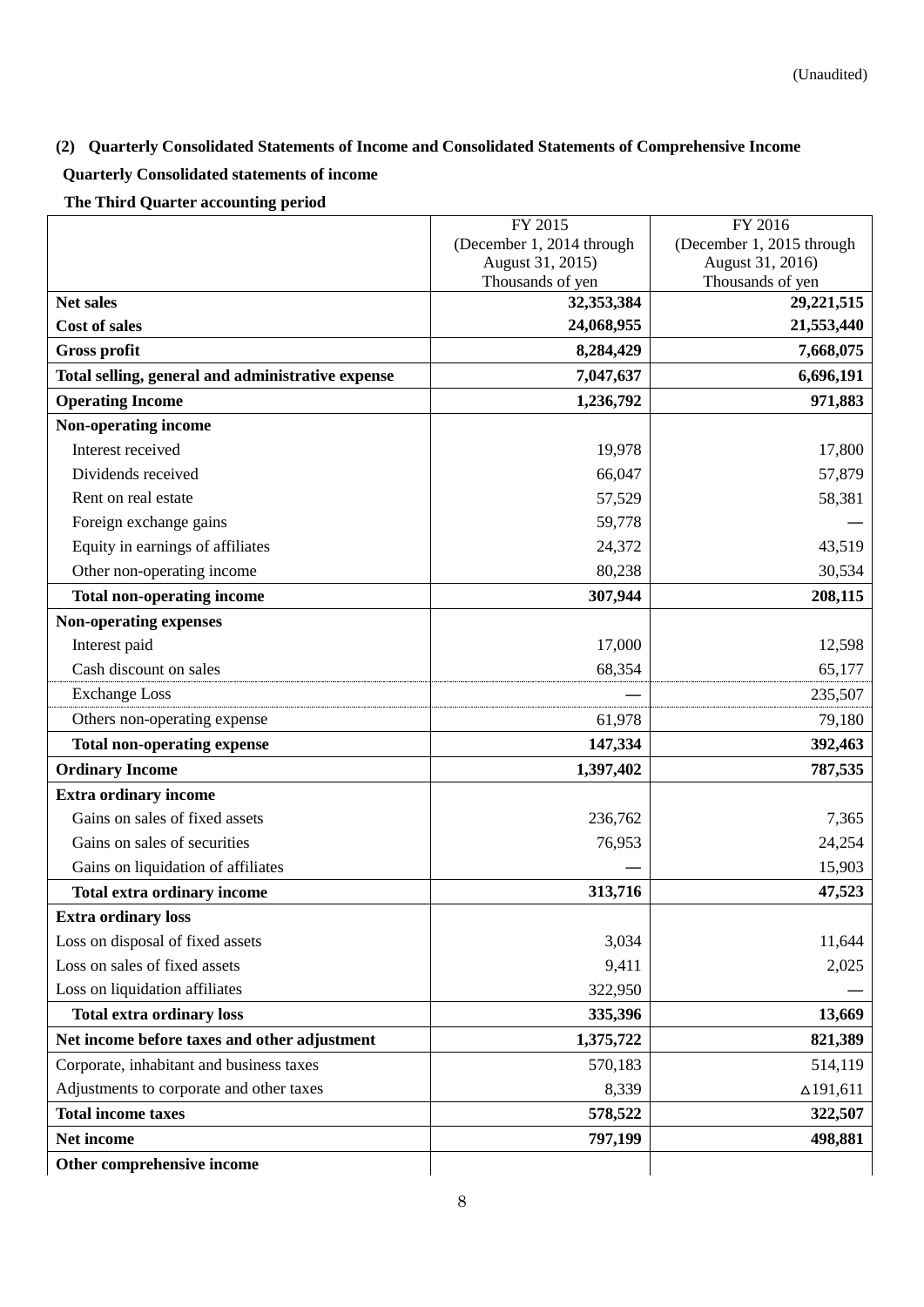(Unaudited)

| Other gain(loss) on available-for-sale securities                              | 483,659         | ∆467,436             |
|--------------------------------------------------------------------------------|-----------------|----------------------|
| Deferred gains or losses on hedges                                             | 1,734           | $\Delta$ 3,890       |
| Revaluation on Land                                                            | 76,556          | 20,050               |
| Foreign currency translation adjustment                                        | 1,220,054       | $\Delta$ 1,726,278   |
| Remeasurements of defined benefit plans                                        | $\Delta$ 23,103 | $\Delta$ 24,021      |
| Total other comprehensive income                                               | 1,758,902       | $\Delta 2, 201, 576$ |
| <b>Comprehensive income</b>                                                    | 2,556,101       | $\Delta$ 1,702,695   |
| (Breakdown)                                                                    |                 |                      |
| Comprehensive income attribute to<br>of<br>owners<br>parent                    | 2,556,101       | $\Delta$ 1,702,695   |
| the<br>Comprehensive<br>attribute<br>income<br>to<br>non-controlling interests |                 |                      |